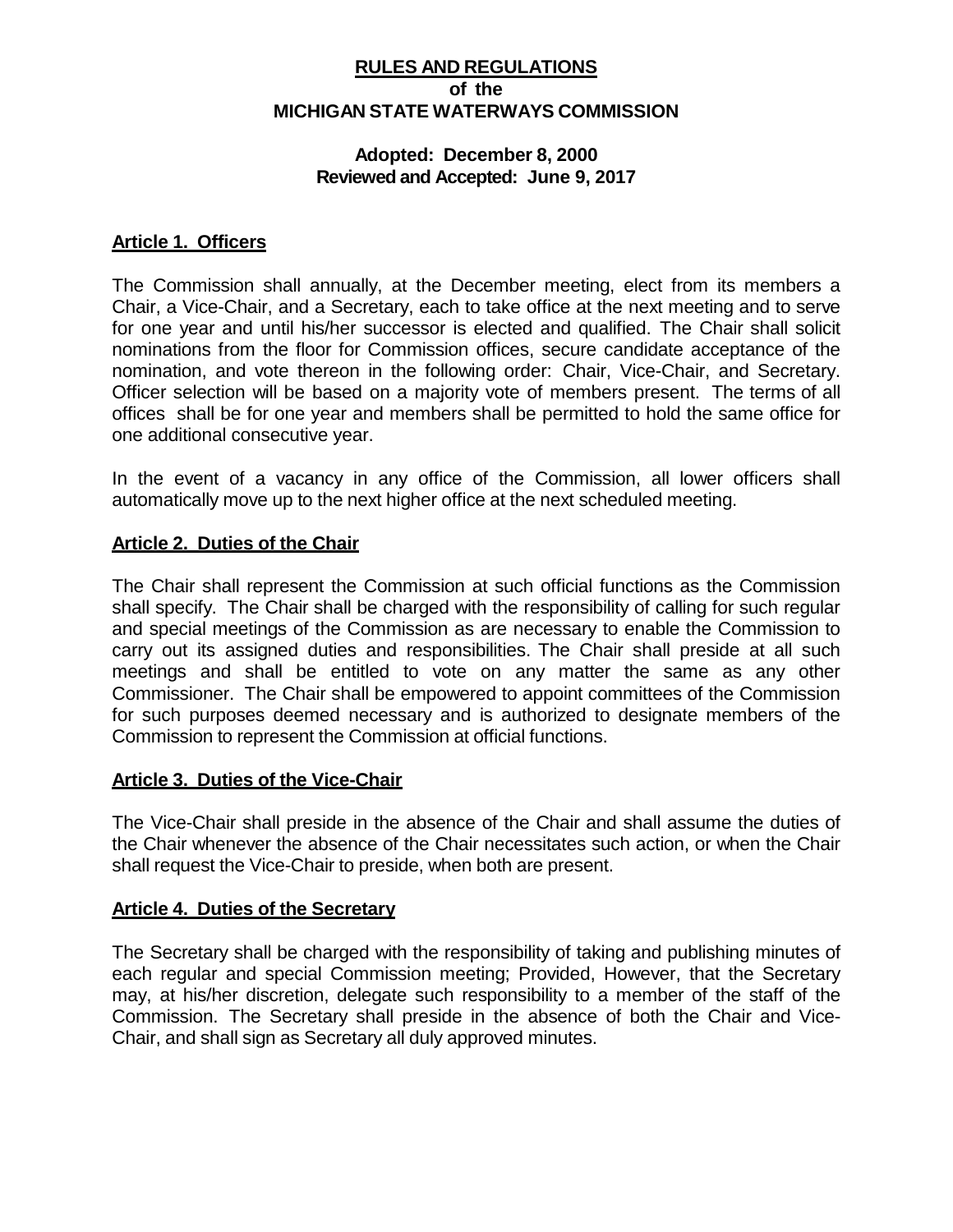## **Article 5. Authority of the Commissioners**

Except by special resolution of the Commission, in a properly constituted meeting, no member of the Commission shall have the authority to represent the Commission in any legal manner, nor to enter into or sign agreements or contracts, or amend the same, in any manner whatsoever.

## **Article 6. Meetings**

(a) The Commission shall annually conduct not less than six regular meetings at places to be determined and scheduled at the preceding December meeting.

(b) At such meetings, attendance by four members shall constitute a quorum for the purpose of holding official meetings and transacting business.

(c) Special meetings of the Commission may be called at any time by the Chair, or the Chair shall call within 15 days other meetings, on the written request of any two members of the Commission; Provided, However, that such written requests may be served upon the Division Chief in lieu of the Chair. Notice of all meetings shall set forth the purpose, time and place of such meetings and shall be electronically mailed (e-mail) to each member at least 10 days prior to said meetings and the Division Chief or designee shall also immediately notify each Commissioner of any special meeting by e-mail or phone contact.

(1) A public notice shall be posted in the Division Office and in the Executive Office of the Department listing the dates, times, and places of the Commission's regular meetings for the calendar year. Such notice shall also contain the telephone number and office address of the Division Office.

(2) For special meetings, similar information as required above shall be posted within 24 hours after the call for such a special meeting and in no event shall such notice be posted less than 18 hours prior to the actual special meeting.

(d) Closed meetings may be called by a two-thirds roll call vote of the Commission for the purposes authorized by law.

(e) The Chair may request the Commission at any meeting to adopt reasonable time limitations for each public appearance before the Commission. Such limitations shall be imposed only where absolutely necessary and then only to assure that all members of the public desiring to do so are afforded an opportunity to appear before the Commission.

(1) All members of the public appearing before the Commission shall give their name and address for the record and will be requested to advise the Commission of any organization they are representing in their appearance. The purpose of this information shall be to assure accuracy of minutes and to provide a means whereby the Commission can mail minutes or follow-up information to the person making such an appearance.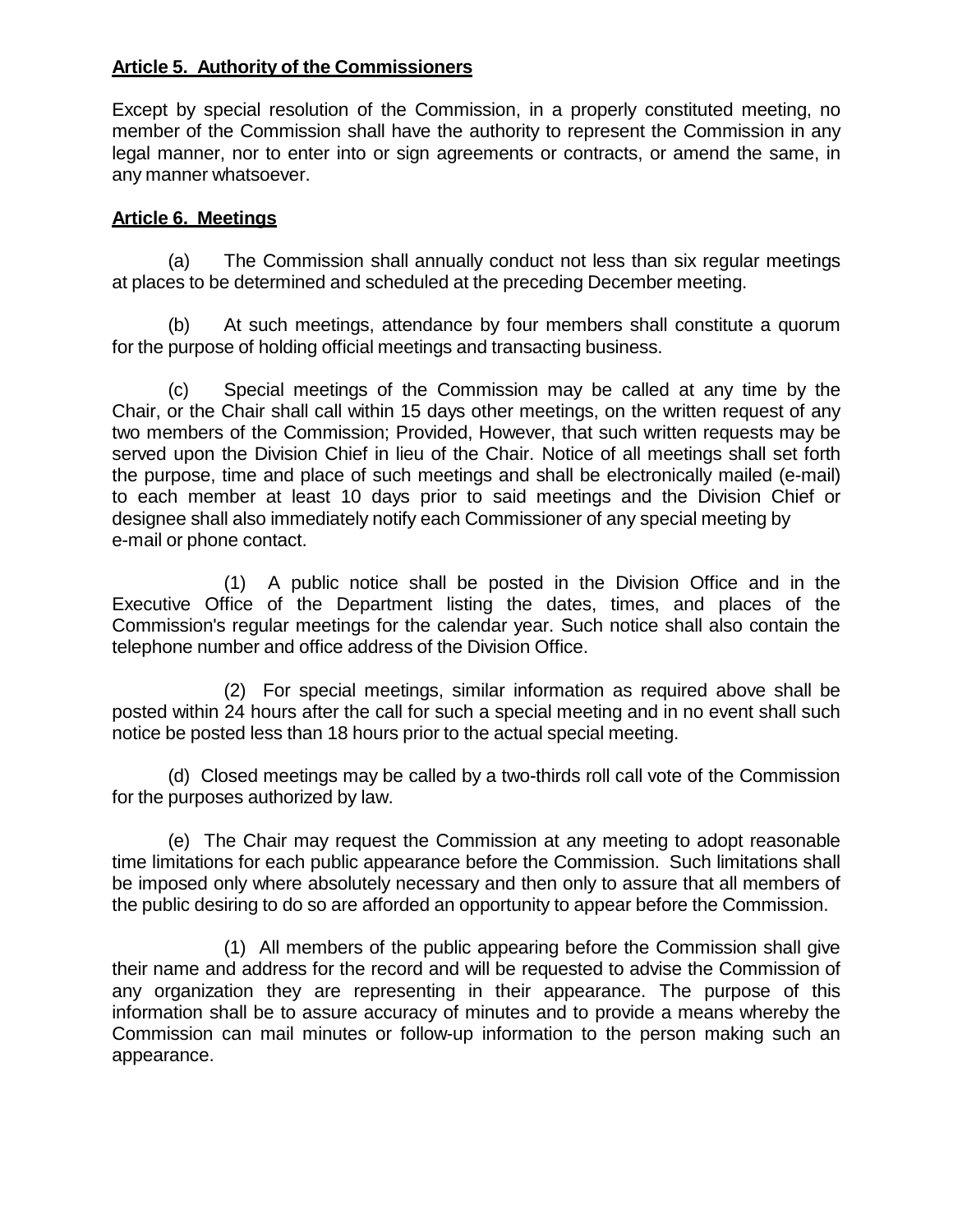## **Article 7. Agenda**

(a) The agenda for each meeting shall be prepared by the Division Chief and Chairperson of the Commission on the basis of all materials received, either written or oral, up to 10 days before convening of the next regular meeting; provided, however, that any subsequent material to be submitted for consideration at any regular meeting shall be submitted in writing and can be considered only upon the formal consent of all Commissioners present. Every agenda shall contain thereon a notice that time will be allotted to consider any matter brought before the Commission by a member of the public attending the meeting for that purpose as well as to hear any member of the public appearing at the meeting.

*(b) Consent Agenda – The agenda may have a section that is entitled Consent Agenda. This section of the agenda may be used for items that are routine and will not likely need discussion by the Commission. Any Commissioner may request items to be separated from the Consent Agenda to the regular agenda for separate action. The Consent Agenda items will be acted upon by the Commission as a group in one motion.*

## **Article 8. Minutes**

(a) Summary minutes shall be kept by the Secretary of each Commission meeting. These minutes shall record the date, time, place, members present, members absent, and any decisions made. The minutes shall include all roll call votes taken at the meeting.

(b) A draft of the minutes shall be mailed or e-mailed to each Commissioner not later than thirty calendar days after the conclusion of the meeting. These draft minutes shall also be included on the agenda of the next meeting for review and approval by the Commission.

(1) The draft minutes shall be available for public inspection not more than thirty working days after the meeting to which the minutes refer. Approved minutes shall be available for public inspection not later than five business days after the meeting at which the minutes are approved by the Commission.

(c) Minutes shall be public records open to public inspection and shall be available at the Commission office. Copies of minutes shall be provided to the public upon request at the cost of printing and copying.

(d) In the event a closed meeting is held, separate minutes shall be taken by the Secretary. These minutes shall be retained by the Secretary of the Commission, shall not be available to the public, and shall only be disclosed if required by law. These minutes may be destroyed one year and one day after approval of the minutes of the regular meeting at which the closed session was approved.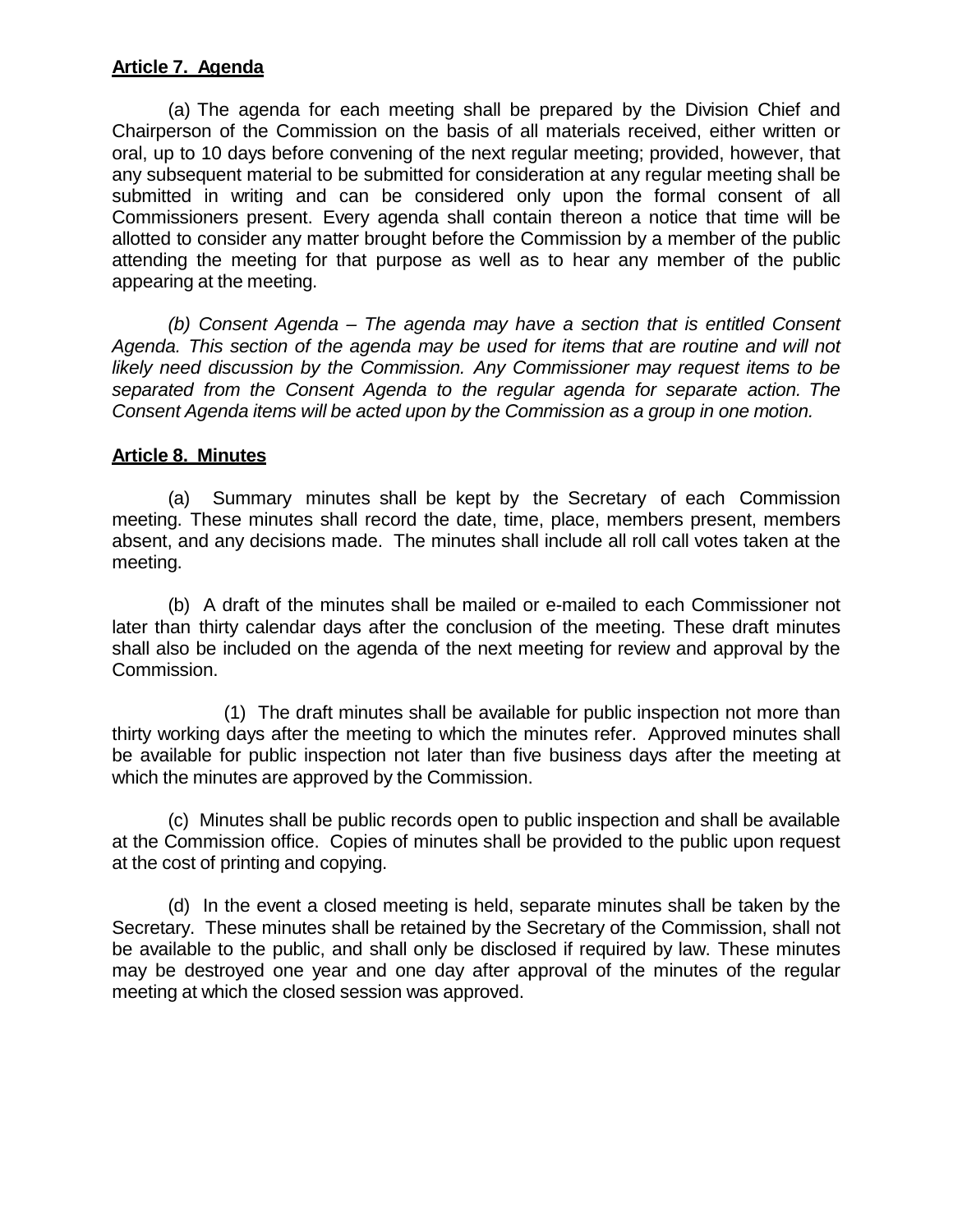## **Article 9. Division Chief**

The Division Chief shall be selected in accordance with the rules and regulation of the Civil Service Commission. The Division Chief shall be charged with the administration of the policies recommended by the Commission and approved by the Natural Resources Commission/Department Director. He/she shall make reports at such times as may be required and shall employ such assistants and make such expenditures as may be necessary and authorized in carrying out said duties. The Division Chief shall be responsible for all expenditures made.

## **Article 10. Adoption of Rules and Regulations**

The rules of procedure of the Michigan State Waterways Commission shall be reviewed each year at the same meeting at which the officers of the Commission are elected.

No amendments to the rules shall be adopted until the same have been submitted in writing and allowed to lay upon the table for a period of not less than 30 days.

Suspension of the rules requires an affirmative vote of all Commissioners present.

### **Article 11. Policy Relating to Public Hearings**

### **(a) Hearings to Which Policy Relates**

This procedure shall apply only to those hearings not required by statute or other formal rule or regulation of the Department for which procedures have been prescribed. The policy is intended to provide for the calling of hearings by the Commission for informational or other purposes to assist the commission in the discharge of its responsibilities.

### **(b) Calling of Public Hearing**

A public hearing may be called by the Commission at any time at its discretion.

## **(c) Announcement of the Hearing**

Announcements of any public hearing called by the Commission shall be made to all appropriate units of government and to the news media. Thirty days advance notice of the hearing shall be given. The announcement shall contain the time, date, and place of the hearing as well as its purpose.

### **(d) Conduct of the Hearing**

The Chair shall appoint one member of the Commission to serve as Presiding Officer at the hearing. The Presiding Officer shall conduct the hearing and shall file a written report with the Commission of his/her findings and recommendations as soon after the conclusion of the hearing as is reasonably possible and convenient.